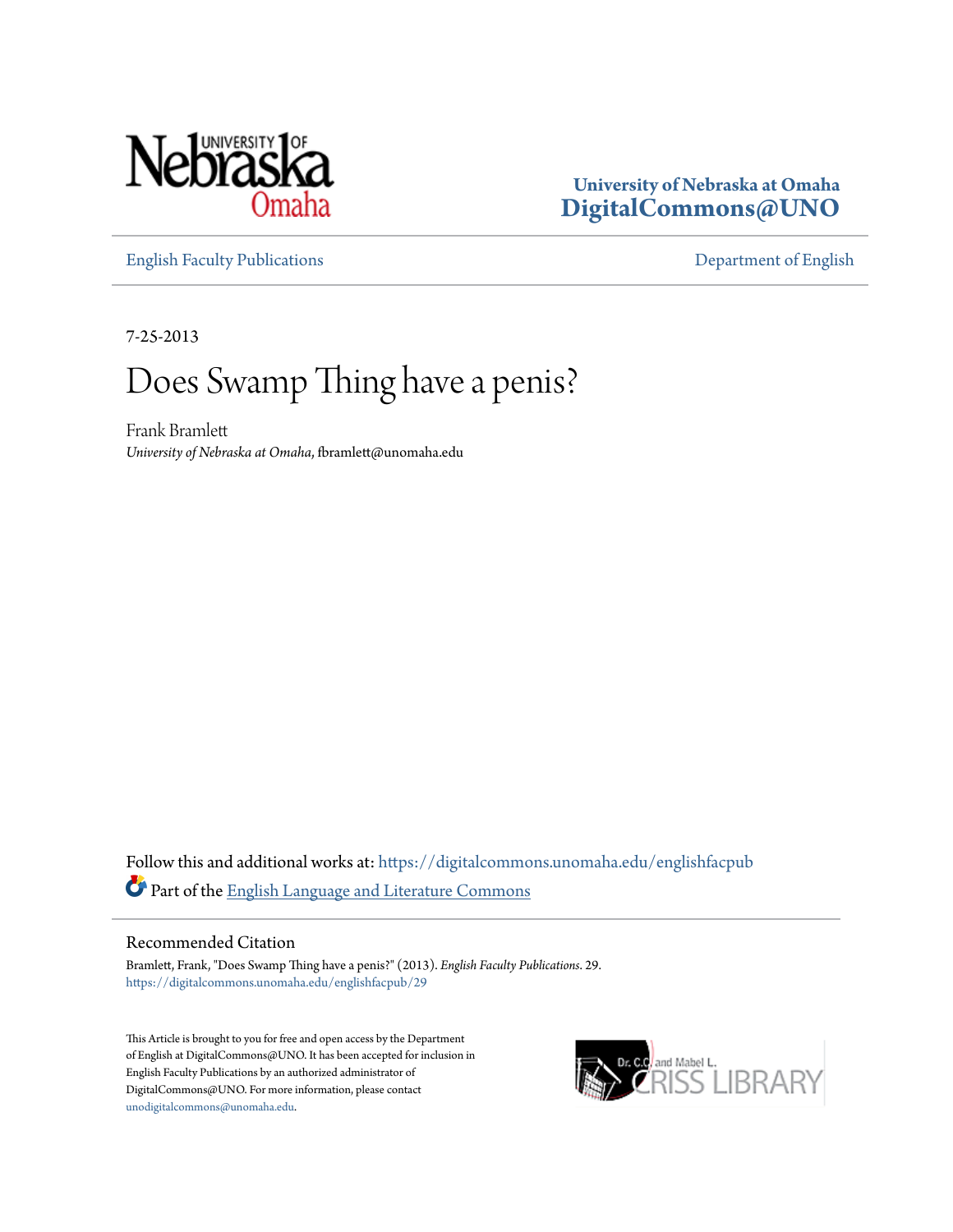# Does Swamp Thing have a penis?



[\(https://pencilpanelpage.files.wordpress.com/2013/07/gcou8jc.jpg\)](https://pencilpanelpage.files.wordpress.com/2013/07/gcou8jc.jpg) Swamp Thing

Perhaps the answer to this question depends on who is in charge of the character. While many artists have been involved in Swamp Thing story arcs over the decades, I am most familiar with the Alan Moore arc, with art by Stephen Bissette and John Totleben.

In 'The Anatomy Lesson,' there is an autopsy performed on the body of Swamp Thing, who is presumed to be dead and whose body has been frozen for study. The autopsy reveals structures inside the chest cavity that resemble anatomically correct human organs. However, although they look like organs, they don't function like them. The 'lungs' inside Swamp Thing don't actually take oxygen into the body and expel carbon dioxide as they do in mammals, reptiles, and birds.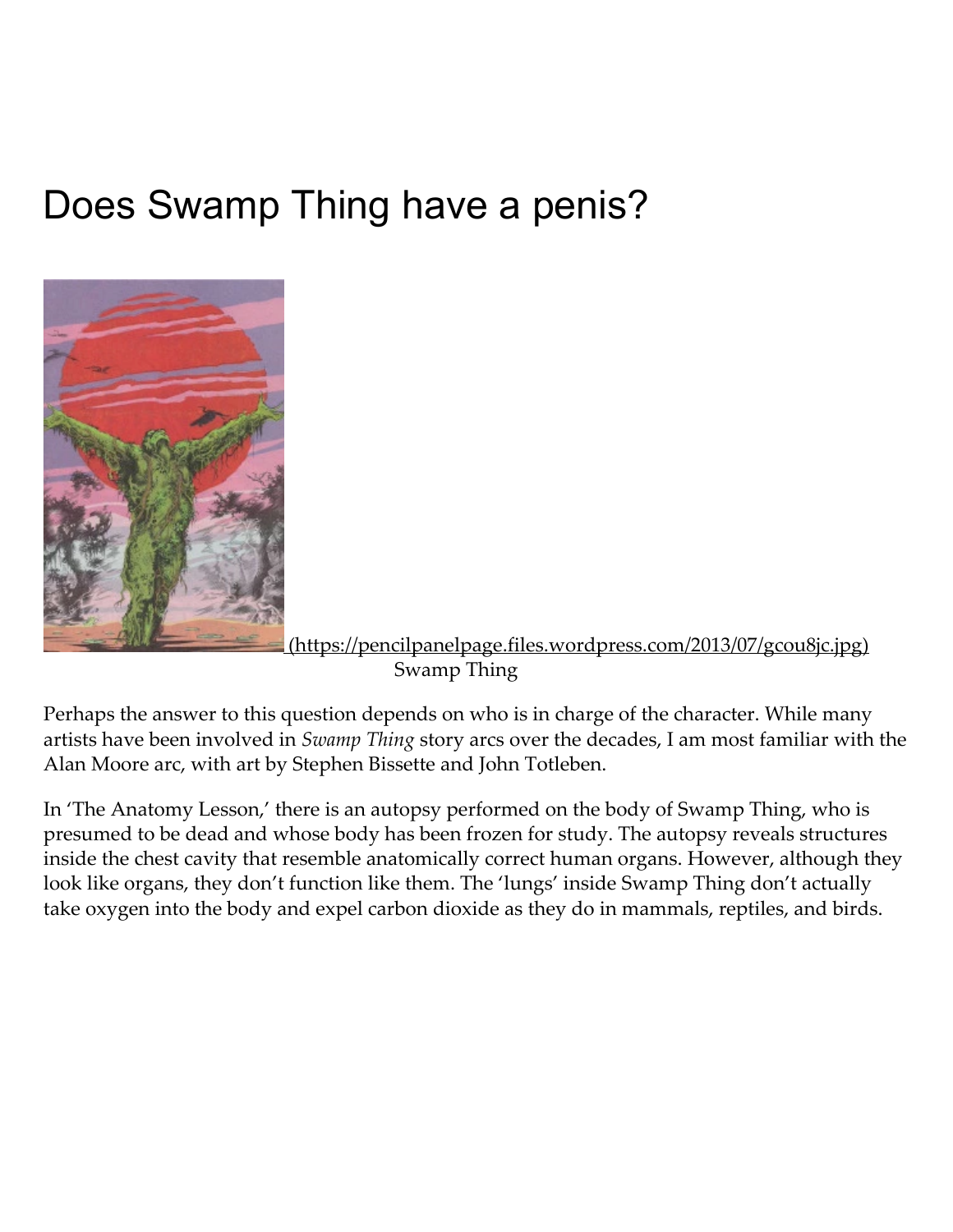

660x1015.jpg)

[\(https://pencilpanelpage.files.wordpress.com/2013/07/21a‑](https://pencilpanelpage.files.wordpress.com/2013/07/21a-660x1015.jpg)

Anatomy Lesson

Even without an invasive surgical procedure, though, it is clear that Swamp Thing has a body that is very similar to a male human. He walks upright on two legs; he has two arms, and he has eyes and other facial features that make him seem animal-like. One logical question, then, is how much does Swamp Thing resemble a male? Does Swamp Thing have a penis? If we limit ourselves to a discussion of anatomy, then the answer might be 'yes.'

Anatomy alone doesn't answer the question, though. Several issues after the autopsy, we see that Swamp Thing has recovered from cryostasis, and he has established a relationship with Abby. Swamp Thing explains that even though he loves her, he cannot physically make love to her. They manage to have a relationship via other means, and the narrator calls them lovers.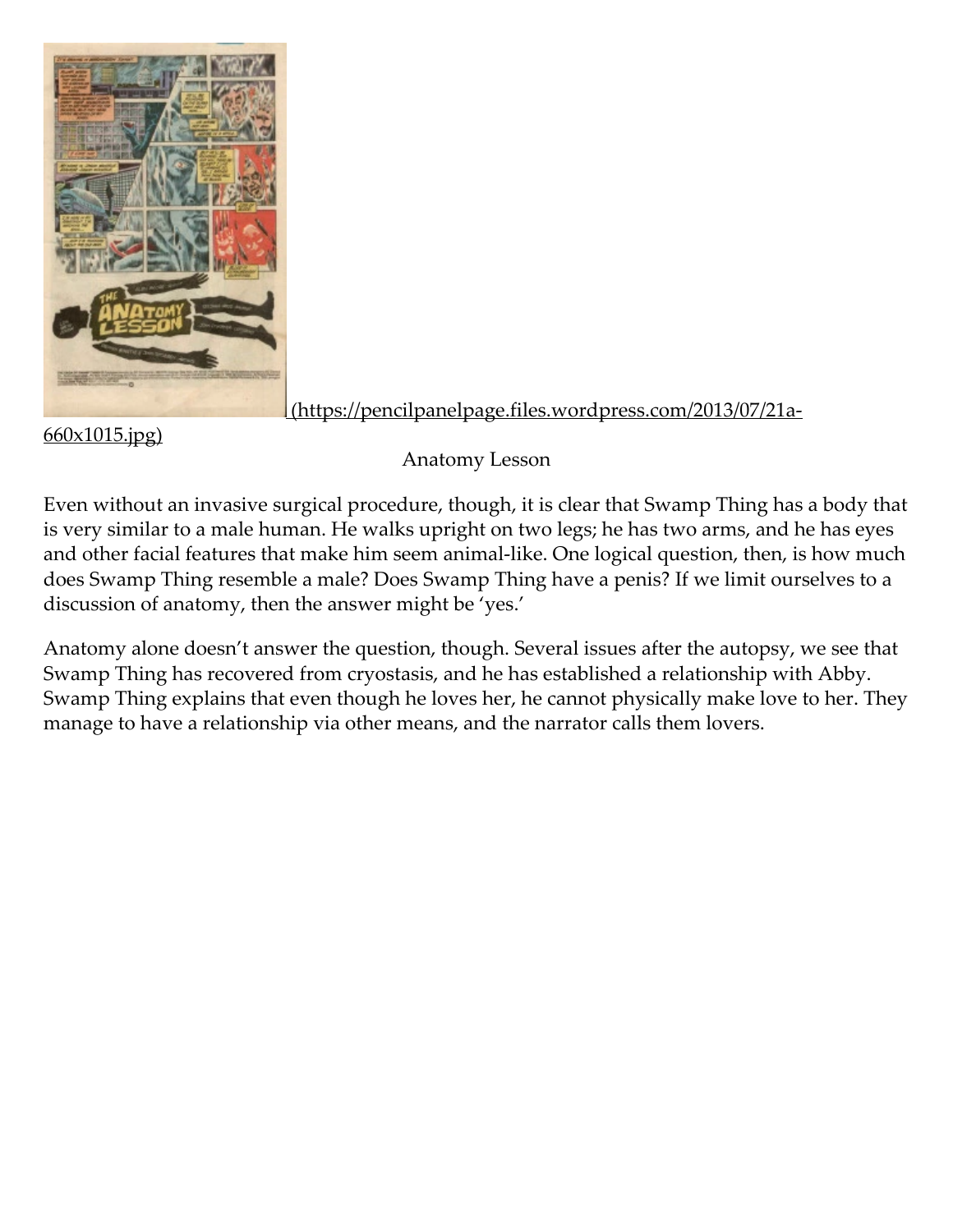

(https://pencilpanelpage.files.wordpress.com/2013/07/swamp\_thing\_035\_01-231.jpg) Swamp Thing and Abby

This doesn't necessarily mean that Swamp Thing doesn't have a penis, just that it may not function as penises normally do.

Before Alan Moore wrote Swamp Thing stories, though, there was a 1982 Wes Craven movie. This live‑action movie involved a man wearing a Swamp Thing suit, which was created by William Munns. On his website, Munns explains how he got the job on Swamp Thing, how he created the suit (it was modeled on Creature from the Black Lagoon), and how decisions were made about its anatomical features:

"I sculpted a body design that included a 'root' that was between the legs and had a masculine proportion, sort of like an uncircumsized Cypress knee. […With ] immense regret on the director's part, he okayed the castration of the sculpture, and we concluded if there would even be a movie called 'Son of Swamp Thing,' he'd have to be adopted." http://www.billmunnscreaturegallery.com/bmcgsite\_065.htm [\(http://www.billmunnscreaturegallery.com/bmcgsite\\_065.htm\)](http://www.billmunnscreaturegallery.com/bmcgsite_065.htm) (website accessed on 24 July 2013)

Click here to see the two images of the suit before the 'castration.' http://www.billmunnscreaturegallery.com/bmcgsite\_040.htm [\(http://www.billmunnscreaturegallery.com/bmcgsite\\_040.htm\)](http://www.billmunnscreaturegallery.com/bmcgsite_040.htm)

Several of our posts at Pencil Panel Page have addressed the issues of gender, anatomy, stereotype, and sexism. Most of these, if not all of them, have explored the representation of human anatomy, especially of the costumed superheroes. These posts mention breast size and biceps size, but what of the penis? Are male characters somehow de‑humanized if their tights don't reveal a bulge?

And what of Swamp Thing? Is he human? Is he fauna or flora? And what does that say about representations of the male form, human or otherwise?